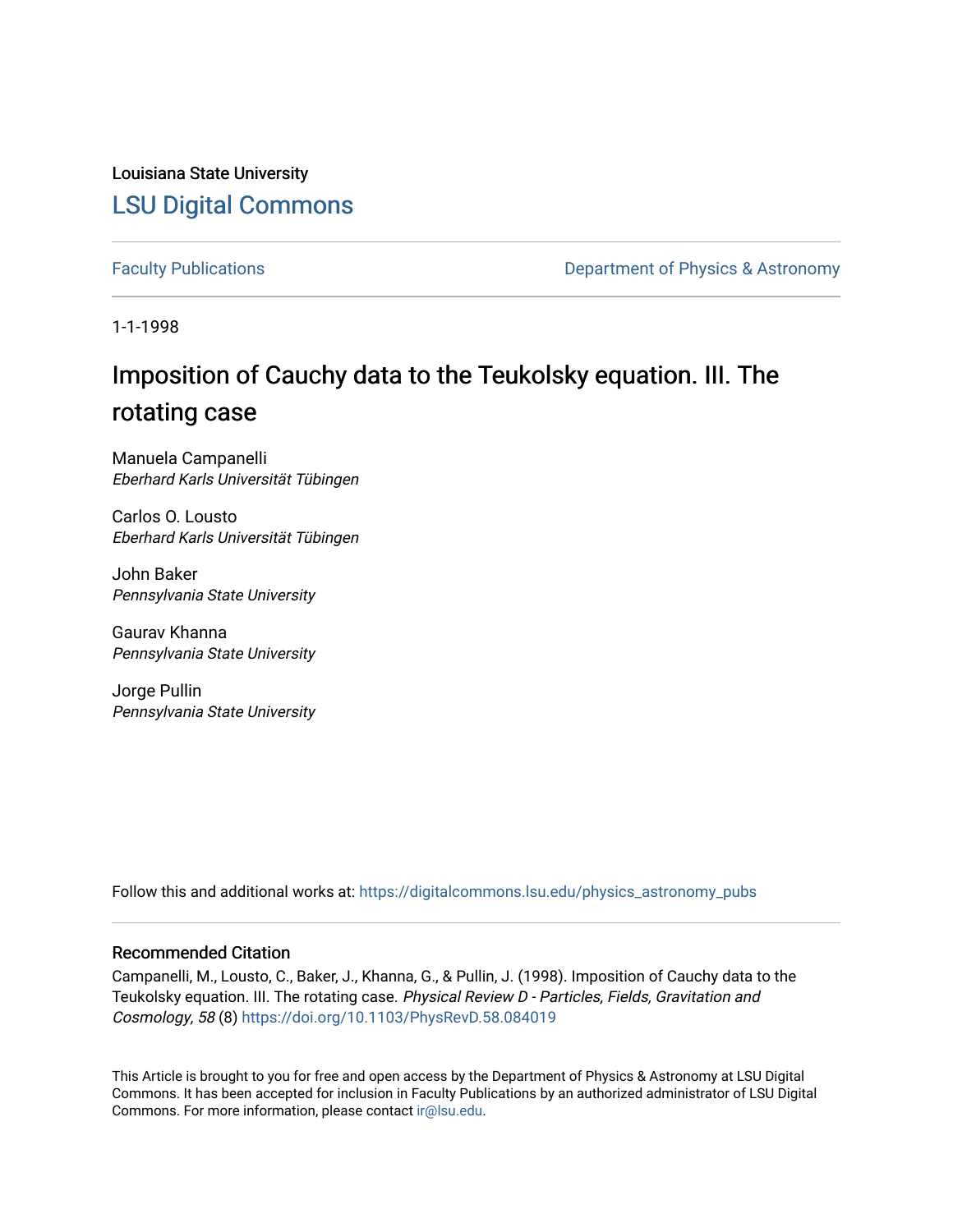## The imposition of Cauchy data to the Teukolsky equation III: The rotating case

Manuela Campanelli<sup>1</sup>, Carlos O. Lousto<sup>1</sup>, John Baker<sup>2</sup>, Gaurav Khanna<sup>2</sup>, and Jorge Pullin<sup>2</sup>

1. Instituto de Astronomía y Física del Espacio,

Casilla de Correo 67, Sucursal 28

(1428) Buenos Aires, Argentina

2. Center for Gravitational Physics and Geometry, Department of Physics, The Pennsylvania State University,

104 Davey Lab, University Park, PA 16802

(July 6, 2018)

We solve the problem of expressing the Weyl scalars  $\psi$  that describe gravitational perturbations of a Kerr black hole in terms of Cauchy data. To do so we use geometrical identities (like the Gauss-Codazzi relations) as well as Einstein equations. We are able to explicitly express  $\psi$  and  $\partial_t \psi$ as functions only of the extrinsic curvature and the three-metric (and geometrical objects built out of it) of a generic spacelike slice of the spacetime. These results provide the link between initial data and  $\psi$  to be evolved by the Teukolsky equation, and can be used to compute the gravitational radiation generated by two *orbiting* black holes in the close limit approximation. They can also be used to extract waveforms from spacetimes completely generated by numerical methods.

#### I. INTRODUCTION

In Ref. [\[1\]](#page-5-0) the question was raised of how to impose initial data to the Teukolsky equation (that describe perturba-tions around a rotating black hole). We noted that the expressions of Chrzanowsky [\[2](#page-5-0)] for the Weyl scalars  $\psi_4$  and  $\psi_0$ in terms of metric perturbations were written as second order operators on the four-metric and appeared inconvenient at the moment to use them for building up the initial values needed to start the integration of the Teukolsky equation.

The work of reference [\[1](#page-5-0)] showed how to solve the problem for a nonrotating background, i.e. perturbations around a Schwarzschild hole by relating Weyl scalars  $\psi$ , to the Moncrief waveforms  $\phi_M$ , an alternative description of metric perturbations explicitly built up out of the three-metric  $\bar{g}_{ij}$  and the extrinsic curvature  $K_{ij}$  of the hypersurface  $t =$ constant. In Ref. [\[3](#page-5-0)] the  $\psi - \phi_M$  relations were successfully tested with a program for integration of the Teukolsky equation.

It is not obvious how to extend the above techniques to the rotating case. Thus, in the present paper we turned to a more geometrical approach that lead us to the desired relations for rotating holes. In Sec. II we collect the results ofthe 3+1 decomposition reviewed in Ref. [[4\]](#page-5-0) relevant for our derivation. This has the advantage that makes  $\psi$  to be automatically independent of the shift, so our task is reduced to prove that terms depending on the first perturbative order lapse vanish. This is made in Sec. III, where we also build up  $\partial_t \psi$  in terms only of  $\bar{g}_{ij}$  and  $K_{ij}$ . This results allow to compare, given the initial data, evolution through integration of the full Einstein equations and Teukolsky equation (linearization around a Kerr hole), and test, for instance, the close limit approximation for orbiting holes.

Notation: We use Ref.[[5\]](#page-5-0) conventions. An overbar on geometric quantities means that they are three-dimensional quantities, i.e. defined on the  $t = constant$  hypersurfaces  $\Sigma_t$  (an exception to this rule is the complex conjugation of the vector  $m^{\alpha}$ , i.e.  $\overline{m}^{\alpha}$ ).  $(\alpha, \beta)$  and  $[\alpha, \beta]$  on indices  $\alpha, \beta$  represent the usual symmetric and antisymmetric parts respectively. Greek letters indices run from 0 to 3 while latin letters indices run from 1 to 3. Subindexes (0) and (1) mean pieces of exclusively zeroth and first order respectively.

### II. GEOMETRIC STRUCTURE AND GRAVITATION

Following Ref. [\[4](#page-5-0)] we write the metric as

$$
ds^{2} = -N^{2}(\theta^{0})^{2} + g_{ij}\theta^{i}\theta^{j},
$$
\n(2.1)

with  $\theta^0 = dt$  and  $\theta^i = dx^i + N^i dt$ , where  $N^i$  is the shift vector and N the lapse.

The cobasis  $\theta^{\alpha}$  satisfies

$$
d\theta^{\alpha} = -\frac{1}{2}C^{\alpha}_{\beta\gamma}\theta^{\beta} \wedge \theta^{\gamma}
$$
 (2.2)

with  $C_{0j}^i = -C_{j0}^i = \partial_j N^i$  and all other structure coefficients zero. Note that  $\bar{g}_{ij} = g_{ij}$  and  $\bar{g}^{ij} = g^{ij}$ . The spacetime connection one-forms are defined by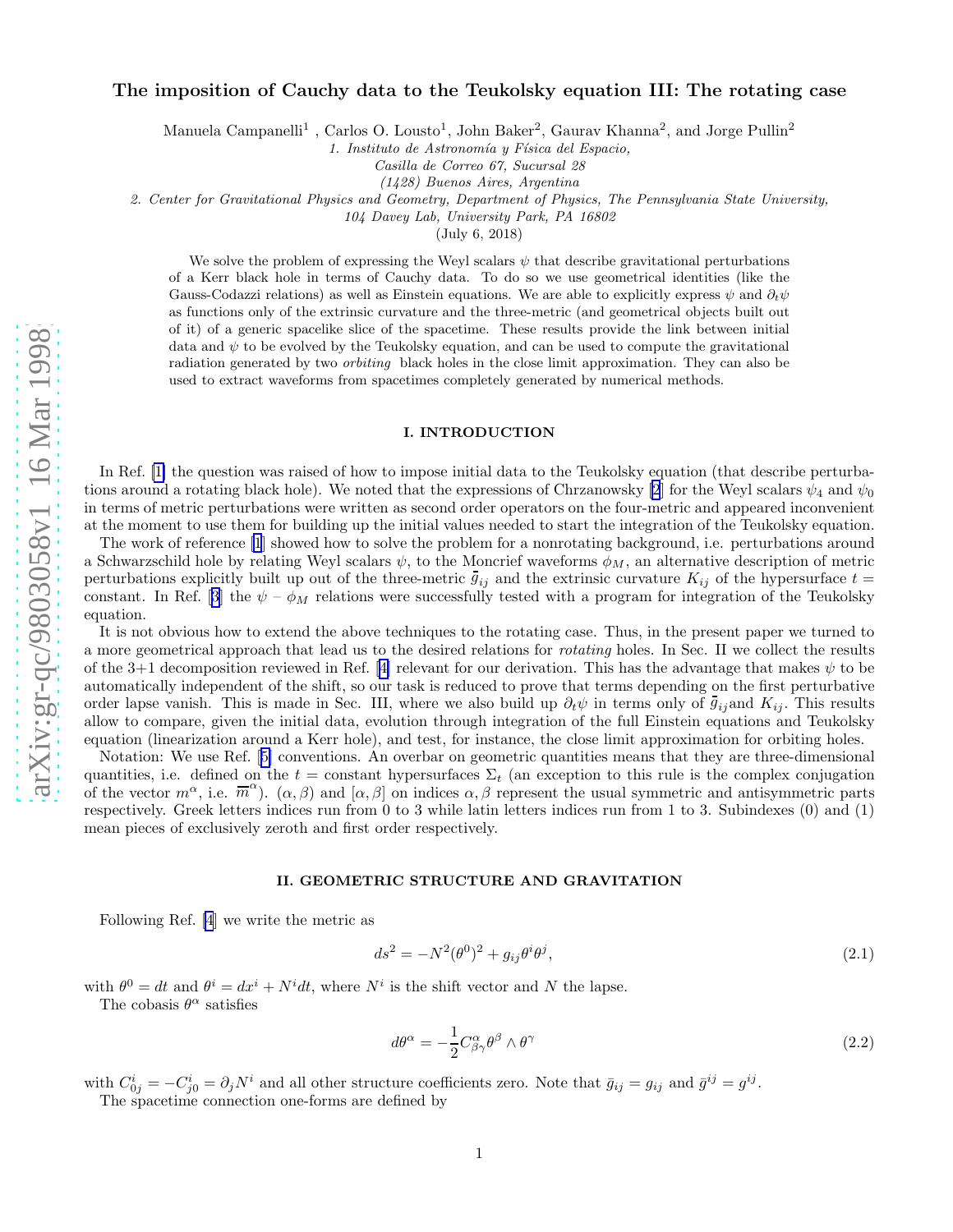$$
\omega^{\alpha}_{\beta\gamma} = \Gamma^{\alpha}_{\beta\gamma} + g^{\alpha\delta} C^{\epsilon}_{\delta(\beta} g_{\gamma)\epsilon} - \frac{1}{2} C^{\alpha}_{\beta\gamma} = \omega^{\alpha}_{(\beta\gamma)} + \omega^{\alpha}_{[\beta\gamma]},
$$
\n(2.3)

<span id="page-2-0"></span>where  $\Gamma^{\alpha}_{\beta\gamma}$  denotes the Christoffel symbol. These connection forms are written out explicitly in [\[6](#page-5-0)]. In particular,  $\omega^{i}{}_{jk} = \Gamma^{i}{}_{jk} = \bar{\Gamma}^{i}{}_{jk}$ , and the extrinsic curvature is given by

$$
K_{ij} = -N\omega_{ij}^0 \equiv -\frac{1}{2}N^{-1}\widehat{\partial}_0 g_{ij},\qquad(2.4)
$$

where we define the operator

$$
\widehat{\partial}_0 = \frac{\partial}{\partial t} - \mathcal{L}_N,\tag{2.5}
$$

with  $\mathcal{L}_{\mathbf{N}}$  the Lie derivative on the hypersurface  $\Sigma_t$  with respect to the vector  $N^i$ . Note that  $\widehat{\partial}_0$  and  $\partial_i$  commute. The Riemann curvature tensor is given by[[6\]](#page-5-0)

$$
R^{\alpha}{}_{\beta\rho\sigma} = \partial_{\rho}\omega^{\alpha}_{\beta\sigma} - \partial_{\sigma}\omega^{\alpha}{}_{\beta\rho} + \omega^{\alpha}{}_{\lambda\rho}\omega^{\lambda}{}_{\beta\sigma} - \omega^{\alpha}{}_{\lambda\sigma}\omega^{\lambda}{}_{\beta\rho} - \omega^{\alpha}{}_{\beta\lambda}C^{\lambda}{}_{\rho\sigma}
$$
\n(2.6)

For rewriting in the next section the Weyl scalars in terms of hypersurface quantities only, we relate the spacetime Riemann tensor components to the 3-dimensional Riemann and the extrinsic curvature tensors

$$
R_{ijkl} = \bar{R}_{ijkl} + 2K_{i[k}K_{l]j},\tag{2.7}
$$

$$
R_{0ijk} = 2N\bar{\nabla}_{[j}K_{k]i},\tag{2.8}
$$

$$
R_{0i0j} = N(\widehat{\partial}_0 K_{ij} + NK_{ip} K^p{}_j + \overline{\nabla}_i \overline{\nabla}_j N). \tag{2.9}
$$

Another important relation in three dimensions is

$$
\bar{R}_{ijkl} = 2g_{i[k}\bar{R}_{l]j} + 2g_{j[l}\bar{R}_{k]i} + \bar{R}g_{i[l}g_{k]j}.
$$
\n(2.10)

The Ricci tensor  $R_{\alpha\beta} = R^{\sigma}{}_{\alpha\sigma\beta}$  is given by

$$
R_{ij} = \bar{R}_{ij} - N^{-1}\hat{\partial}_0 K_{ij} + KK_{ij} - 2K_{ip}K^p{}_j - N^{-1}\bar{\nabla}_i \bar{\nabla}_j N,
$$
\n(2.11)

$$
R_{0i} = N\overline{\nabla}^j (Kg_{ij} - K_{ij}),\tag{2.12}
$$

$$
R_{00} = N\,\bar{\nabla}^2\,N - N^2K_{pq}K^{pq} + N\hat{\partial}_0 K. \tag{2.13}
$$

In order to incorporate the source terms we consider the Einstein equations as  $R_{\alpha\beta} = T_{\alpha\beta} - \frac{1}{2}g_{\alpha\beta}T$ . For instance, the "Energy constraint" is defined by

$$
G^{0}{}_{0} = \frac{1}{2}(K_{mk}K^{mk} - K^{2} - \bar{R}) = T^{0}{}_{0}.
$$
\n(2.14)

Finally, from its definitions

$$
\widehat{\partial}_0 \bar{R}_{ij} = \bar{\nabla}_k (\widehat{\partial}_0 \bar{\Gamma}_{ij}^k) - \bar{\nabla}_j (\widehat{\partial}_0 \bar{\Gamma}_{ik}^k), \qquad (2.15)
$$

where

$$
\widehat{\partial}_0 \bar{\Gamma}^k_{ij} = -2 \bar{\nabla}_{(i} (NK_{j)}^{\ \ k}) + \bar{\nabla}^k (NK_{ij}). \tag{2.16}
$$

Note that writing equations in terms of  $\hat{\partial}_0$  instead of  $\partial_t$  allowed us to get rid of the shift dependence. This is because  $\partial_0$  is orthogonal to the spacelike hypersurface  $\Sigma_t$ .

#### III. WEYL SCALARS FOR KERR PERTURBATIONS

For the computation of gravitation radiation from astrophysical sources it is convenient to work with the Weyl scalar

$$
\psi_4 = -C_{\alpha\beta\gamma\delta}n^{\alpha}\overline{m}^{\beta}n^{\gamma}\overline{m}^{\delta},
$$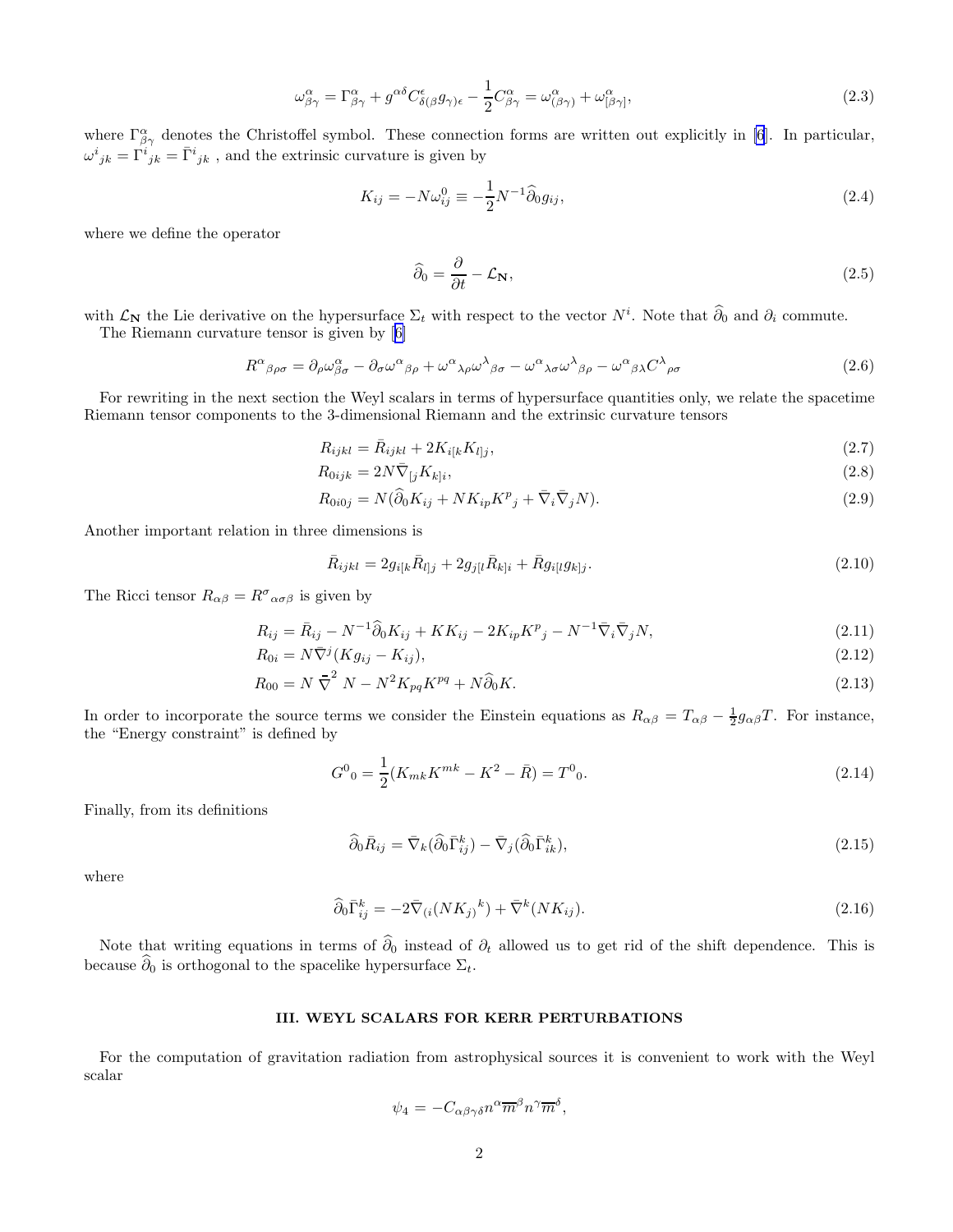<span id="page-3-0"></span>since it is directly related to the outgoing gravitational waves. For perturbations around a Kerr hole we have

$$
-\psi_4 = R_{ijkl} n^i \overline{m}^j n^k \overline{m}^l + 4R_{0jkl} n^{[0} \overline{m}^j] n^k \overline{m}^l + 4R_{0j0l} n^{[0} \overline{m}^j] n^{[0} \overline{m}^l].
$$

Eqs. [\(2.7](#page-2-0)) and [\(2.8](#page-2-0)) directly give us the two first terms in the above sum in terms of hypersurface geometrical objects  $(g_{ij}, K_{ij})$ . In the last term we have to make use of Einstein equation [\(2.11\)](#page-2-0) to eliminate  $\hat{\partial}_0 K_{ij}$ . If one now considers first order perturbations around a Kerr hole, one would have to consider in  $\psi_4$  two types of terms: terms that involve first order perturbative Riemann tensors contracted with the background tetrads and terms that involve the Riemann tensor of the background contracted with three background and one perturbative tetrads. It is not difficult to see that the latter terms vanish for the Kerr background. For the Kerr geometry the only non-vanishing Weyl scalar is  $\psi_2 = R_{\alpha\beta\gamma\delta}l^{\alpha}m^{\beta}n^{\gamma}\overline{m}^{\delta}$  and one can quickly see that the above contributions, even with one of the tetrads being a perturbative one, still vanish. For instance, consider the term  $R_{ijkl0}n_{(1)}^i\overline{m}^j n^k\overline{m}^l$ . This term vanishes because it is contracted with two  $\overline{m}$  vectors, and any contraction with a repeated tetrad vector of the Riemann tensor vanishes for the Kerr spacetime. Similar arguments apply to the other terms.

Let us turn our attention to the terms that involve the first order Riemann tensors contracted with the background tetrads.Taking a look at equations  $(2.7)-(2.9)$  $(2.7)-(2.9)$  $(2.7)-(2.9)$  $(2.7)-(2.9)$  $(2.7)-(2.9)$  we see that if one considers first order perturbations, we will have expressions involving the first order extrinsic curvature, metric, and lapse. We do not want our final expression to depend on the perturbative lapse. It is easy to see that it actually does not depend on it. For  $R_{0ijk}$  we see that the lapse appears as an overall factor. So the expression evaluated for the perturbative lapse is proportional to the expression evaluated in the background, which vanishes. For  $R_{0i0j}$  if we rewrite it using the Einstein equation [\(2.11](#page-2-0)) again the lapse appears as an overall factor and the same argument as for  $R_{0ijk}$  applies. As a separate check, we have verified the independence on the perturbative lapse and shift using computer algebra.

The final result for the first order expansion of the Weyl scalar  $\psi_4$  therefore is,

$$
-\psi_4 = \left[\bar{R}_{ijkl} + 2K_{i[k}K_{l]j}\right]_{(1)} n^i \overline{m}^j n^k \overline{m}^l - 4N_{(0)} \left[K_{j[k,l]} + \bar{\Gamma}_{j[k]}^p K_{l]p}\right]_{(1)} n^{[0} \overline{m}^j] n^k \overline{m}^l
$$
\n
$$
+ 4N_{(0)}^2 \left[\bar{R}_{jl} - K_{jp}K_l^p + KK_{jl} - T_{jl} + \frac{1}{2}Tg_{jl}\right]_{(1)} n^{[0} \overline{m}^j] n^{[0} \overline{m}^l]
$$
\n(3.1)

where  $N_{(0)} = (g_{\text{ker}}^{tt})^{-1/2}$  is the zeroth order lapse,  $n^i$ ,  $\overline{m}^j$  are two of the null vectors of the (zeroth order) tetrad (see Ref.[[7\]](#page-5-0)), latin indices run from 1 to 3, and the brackets are computed to only first order (zeroth order excluded).

To obtain  $\partial_t \psi_4$ , the other relevant quantity in order to start the integration of the Teukolsky equation, we can operate with  $\hat{\partial}_0$  on  $\psi_4$  given by Eq. (3.1) to find

$$
\partial_t \psi_4 = N^{\phi}_{(0)} \partial_{\phi} (\psi_4) - n^i \overline{m}^j n^k \overline{m}^l \left[ \hat{\partial}_0 R_{ijkl} \right]_{(1)}
$$
\n
$$
+ 4N_{(0)} n^{[0} \overline{m}^j] n^k \overline{m}^l \left[ \hat{\partial}_0 K_{j[k,l]} + \hat{\partial}_0 \Gamma^p_{j[k} K_{l]p} + \overline{\Gamma}^p_{j[k} \hat{\partial}_0 K_{l]p} \right]_{(1)}
$$
\n
$$
- 4N_{(0)}^2 n^{[0} \overline{m}^j] n^{[0} \overline{m}^l] \left[ \hat{\partial}_0 \overline{R}_{jl} - 2K^p_{(l} \hat{\partial}_0 K_{j)p} - 2N_{(0)} K_{jp} K^p_q K^q_l + K_{jl} \hat{\partial}_0 K + K \hat{\partial}_0 K_{jl} - \hat{\partial}_0 T_{jl} + \frac{1}{2} g_{jl} T - N_{(0)} T K_{jl} \right]_{(1)}
$$
\n(3.2)

where we made use of the equality

$$
g_{ip}\widehat{\partial}_0 g^{pj} = 2NK_i^j.
$$

The derivatives appearing in Eq. (3.2) can be obtained from Eq. [\(2.13](#page-2-0))

$$
\widehat{\partial}_0 K = N_{(0)} K_{pq} K^{pq} - \overline{\nabla}^2 N_{(0)} - N_{(0)}^{-1} T_{00},\tag{3.3}
$$

from Eq.([2.14\)](#page-2-0)

$$
\widehat{\partial}_0 \ \overline{R} = 2K^{pq} \widehat{\partial}_0 K_{pq} + 4N_{(0)} K_{pq} K_s^p K^{sq} - 2K \widehat{\partial}_0 K - 2 \widehat{\partial}_0 T_0^0, \tag{3.4}
$$

andfrom Eqs.  $(2.10)$  $(2.10)$  and  $(2.4)$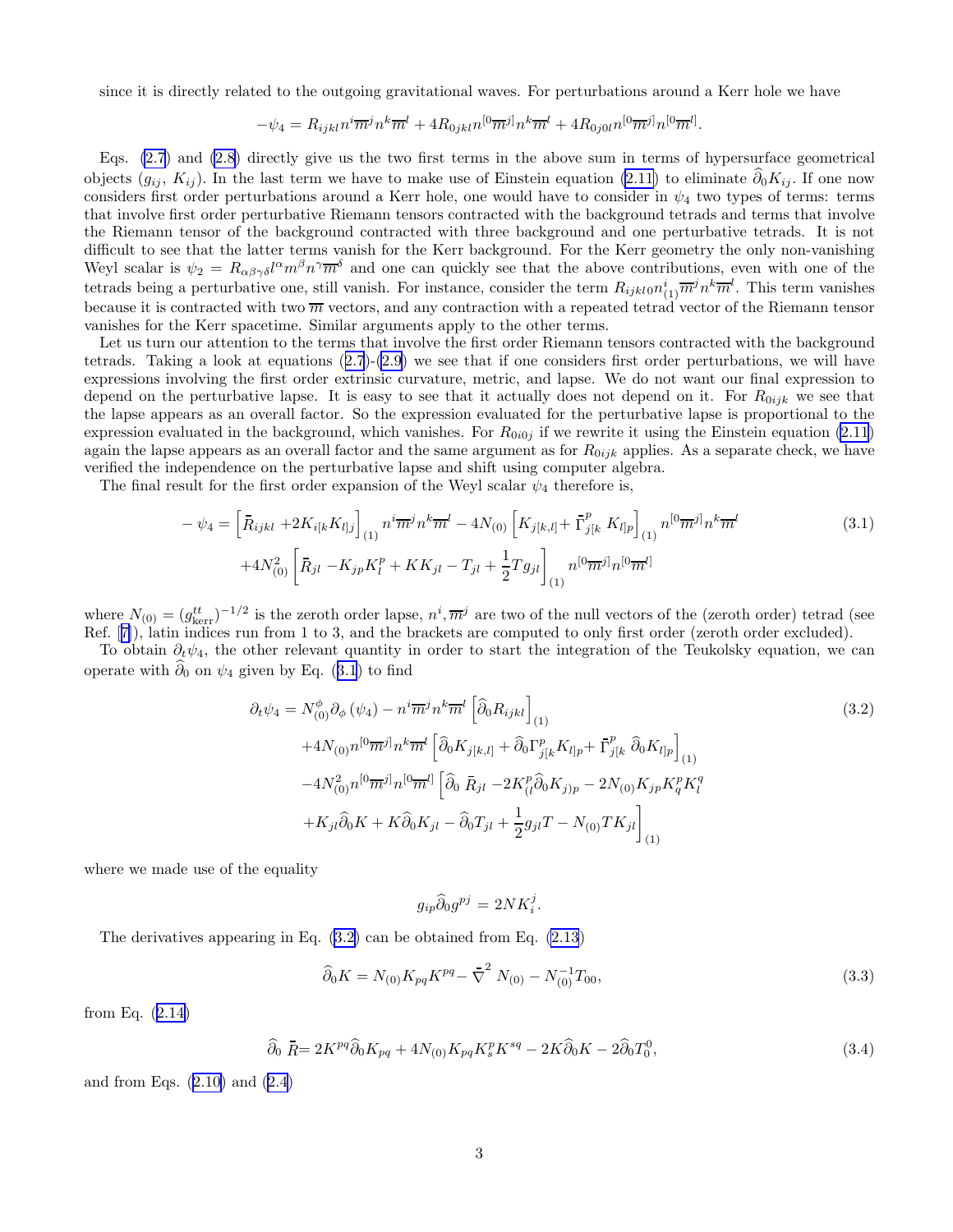$$
\widehat{\partial}_{0} R_{ijkl} = -4N_{(0)} \left\{ K_{i[k} \,\,\bar{R}_{l]j} - K_{j[k} \,\,\bar{R}_{l]i} - \frac{1}{2} \,\,\bar{R} \left( K_{i[k}g_{l]j} - K_{j[k}g_{l]i} \right) \right\} \n+ 2g_{i[k}\widehat{\partial}_{0} \,\,\bar{R}_{l]j} - 2g_{j[k}\widehat{\partial}_{0} \,\,\bar{R}_{l]i} - g_{i[k}g_{l]j}\widehat{\partial}_{0} \,\,\bar{R} + 2K_{i[k}\widehat{\partial}_{0} K_{l]j} - 2K_{j[k}\widehat{\partial}_{0} K_{l]i}.
$$
\n(3.5)

Note that in the last three equations we have taken explicitly the lapse to the zeroth perturbative order. This is so because in building up  $\partial_t \psi_4$  explicitly all dependence on  $N_{(1)}$  cancels out. To prove this one can do the explicit calculation for the Kerr background using computer algebra. An alternative is to notice that  $\partial_0 \psi_4 = \mathcal{L}_t \psi_4$  where  $t^a$  is a vector that includes the background and first order perturbations of the lapse and shift. If one now expands out this expression one gets  $\partial_0 \psi_4 = \mathcal{L}_{t_{(0)}} \psi_{4_{(0)}} + \mathcal{L}_{t_{(0)}} \psi_{4_{(1)}} + \mathcal{L}_{t_{(1)}} \psi_{4_{(0)}}$ . Now, since  $\psi_{4_{(0)}}$  vanishes identically for all time, the only contribution one has is  $\partial_0 \psi_4 = \mathcal{L}_{t_{(0)}} \psi_{4_{(1)}}$ . Therefore the time derivative of  $\psi_4$  does not depend on the perturbative lapse and shift, since neither  $\mathcal{L}_{t_{(0)}}$  (by construction) nor  $\psi_{4_{(1)}}$  (due to the proof we gave above), do.

The other pieces needed to build up  $\partial_t \psi_4$  only out of hypersurface data are  $\partial_0 K_{ij}, \partial_0 \Gamma_{ij}^k$ , and  $\partial_0 R_{ij}$  that are given by Eqs.([2.11](#page-2-0)),([2.16\)](#page-2-0) and([2.15](#page-2-0)) respectively. As before, we have to consider the zeroth order lapse only, for instance

$$
\widehat{\partial}_0 K_{ij} = N_{(0)} \left[ \bar{R}_{ij} + K K_{ij} - 2K_{ip} K^p{}_j - N_{(0)}^{-1} \bar{\nabla}_i \bar{\nabla}_j N_{(0)} - T_{ij} + \frac{1}{2} T g_{ij} \right]_{(1)}.
$$
\n(3.6)

This completes our proof. A check of the relations([3.1\)](#page-3-0) and([3.2\)](#page-3-0) can be made in the Schwarzschild background forclose limit initial data where [[3\]](#page-5-0) at t=0 we have  $\partial_t \dot{\psi} = -\frac{2M}{r^2} \dot{\psi}$ .

#### IV. DISCUSSION

The issue of expressing  $\psi$  explicitly in terms of hypersurface data only appears as of a purely technical character, but it is of great practical use. Especially when one thinks of the important role played by first order perturbations as testbeds for comparison with full numerical integration of Einstein equations. Note that since Eqs.([3.1\)](#page-3-0) and [\(3.2](#page-3-0)) hold on any t = constant slice of the space time can not only be used to build up initial values for  $\psi$  and  $\partial_t \psi$ , but also at a later time to extract fully numerically generated wave forms.

The above equations provides the desired link between initial data (consisting of  $\bar{g}_{ij}$  and  $K_{ij}$ ) and the Weyl scalar  $\psi_4$ . Geometrical objects like  $\bar{\Gamma}_{ij}^k$ ,  $\bar{R}_{ij}$  and  $\bar{R}_{ijkl}$  involve first and second derivatives of the metric. Since astrophysical initial data for Kerr perturbations are numerically generated [\[8](#page-5-0)] this fact has to be taken into account. Expression ([3.1\)](#page-3-0) also includes a source term that allows to incorporate perturbations generated by particles or accretion disks around Kerr holes.

If one chooses to work in the Teukolsky equation with  $\psi_0 = -C_{\alpha\beta\gamma\delta}l^{\alpha}m^{\beta}l^{\gamma}m^{\delta}$ , which gives a better representation of ingoing gravitational waves, a completely analogous procedure applies to connect it to hypersurface data upon replacement of the double contractions with the corresponding null vectors  $l^{\alpha}$  and  $m^{\beta}$  instead of  $n^{\alpha}$  and  $\overline{m}^{\beta}$ .

Finally, we have been able to write  $\psi_4$  and  $\psi_0$  on the hypersurface  $\Sigma_t$ , but we did not said why. In fact it is not warranted that one can do that with any object defined on the spacetime. Is this because they are first order gauge invariant objects? This shouldn't be enough since we checked that for  $\psi_3$  (and the same for  $\psi_1$ ), we do not succeed in writing them in terms only of objects on the slice  $t =$  constant. The key point here seems to be that  $\psi_4$  and  $\psi_0$ are also invariant under tetrad rotations and then directly connected to physical quantities, while  $\psi_3$  and  $\psi_1$  are not.

#### ACKNOWLEDGMENTS

The authors thank A.Ashtekar and W.Krivan for useful discussions. C.O.L. is a member of the Carrera del Investigador Científico of CONICET, Argentina and thanks FUNDACIÓN ANTORCHAS for partial financial support. This work was supported by Grant NSF-PHY-9423950, by funds of the Pennsylvania State University and its office for Minority Faculty Development, and the Eberly Family Research Fund at Penn State. JP also acknowledges support form the Alfred P. Sloan Foundation.

#### APPENDIX A: ALTERNATIVE EQUATIONS

We can put all this together to yield the following expression of the first order perturbation in  $\psi_4$  in terms of perturbations in the 3-metric  $\delta g_{ij}$ , perturbations in the extrinsic curvature  $\delta K_{ij}$ , and several quantites from the the